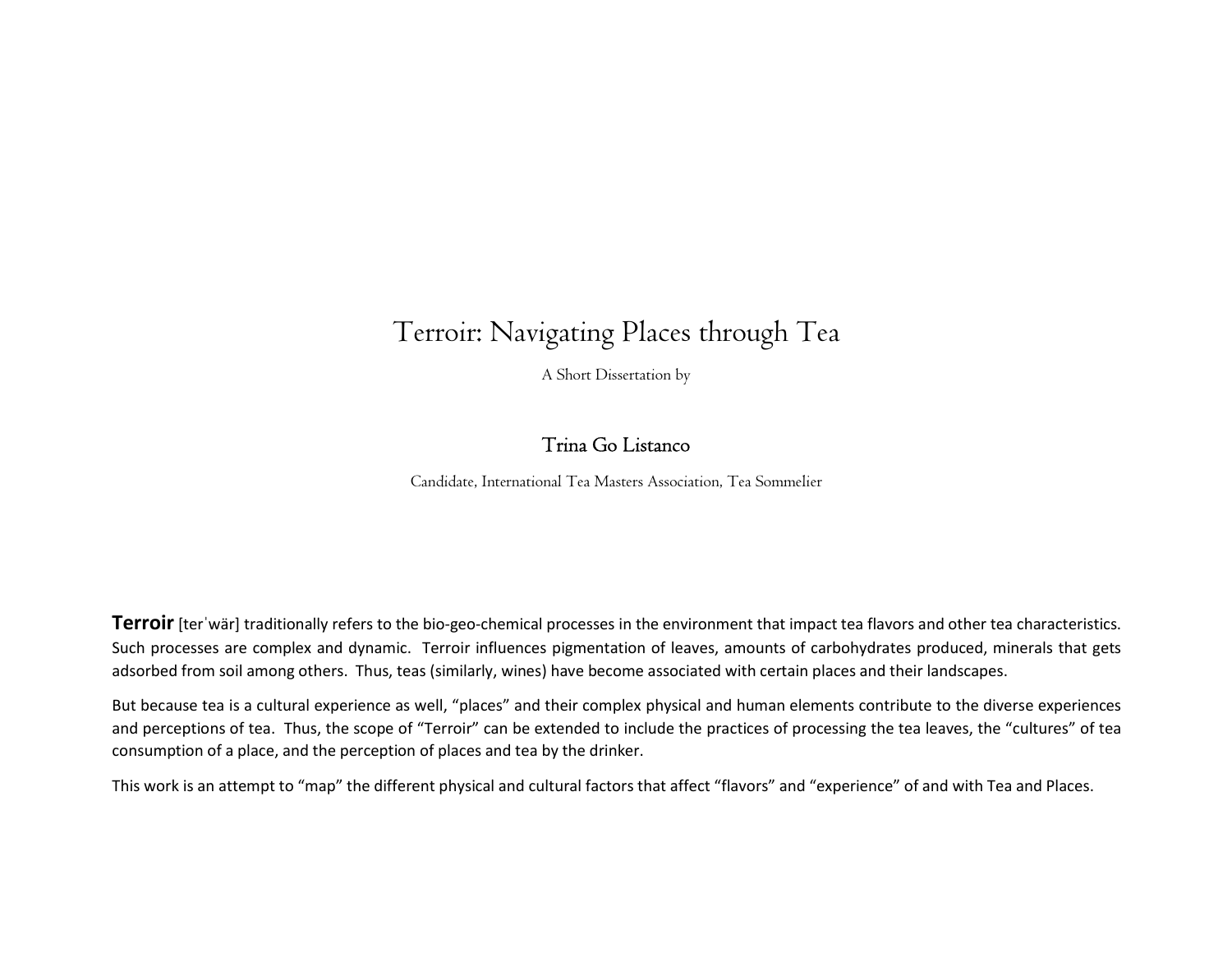#### Latitude

 $\overline{a}$ 

Latitude as a climatic influence dictate the length of sunlight hours and solar irradiation budgets of lands, and thus inherently affects the Camelia sinensis plant. Sunlight is important ingredient for the tea plant to produce "polyphenols" – a group of compounds (that include flavanols or "catechins") derived from amino acids and carbohydrates (sugars) though sunlight exposure, that are used by plants against insects and other animals.

Polyphenols also give plants the vibrant colors, oxidative damage protection, UV protection among others. Catachins or one of the polyphenols subgroups "flavanols" have been investigated for potential health benefits such as reduction of body fat in men<sup>1</sup>, prevention of oxidative DNA damage in animals<sup>2</sup>. In humans, polyphenols have been noted to help with angiogenesis, promoting cardiovascular and mental health among many others.<sup>3</sup> The Canadian Institute of Nutrition and Functional Food suggests that polyphenols can impact diseases through its effects on the gut's microbiome. <sup>4</sup> And gut health and the brain are intimately connected. <sup>5</sup> Thus, the chemical composition of tea may have not just immediate sensorial effect but also a lasting mental and physical on humans.

Of these healthful polyphenolic compounds, quinones contribute to the aroma, and thearubigins contribute to taste and color of tea. The insoluble elements (in tea) include crude fiber, cellulose, lignin, proteins, fats, chlorophyll and pigments, pectins, and starches, all of which grow in response to light and other geochemical conditions.<sup>6</sup>

Plants that are exposed to less sunlight tend to produce less concentration of polyphenols. Thus, some tea bushes are deliberately shaded to enhance tea's amino acid content.

Of these amino acids, Theanine, is the most abundant. A particular **L-Theanine** is responsible for promoting alpha brain wave activity that also promotes relaxation. L-Theanine in concert with methylxanthines (caffeine) can induce a state of "mindful alertness" in the tea drinker.<sup>7</sup> This property and component of tea is perhaps the reason why tea is integral to Meditation traditions i.e. Buddhism. Teas that have been stimulated to produce more amino acids tend to acquire certain flavor as these amino acids tend to give the tea its "umami taste". <sup>8</sup>

<sup>1</sup> http://ajcn.nutrition.org/content/81/1/122.full

<sup>2</sup> https://www.ncbi.nlm.nih.gov/pubmed/12587987

<sup>3</sup> http://articles.mercola.com/sites/articles/archive/2015/12/14/polyphenols-benefits.aspx

<sup>4</sup> Video: https://www.youtube.com/watch?v=8FIzKIyM3XQ

<sup>5</sup> http://www.health.harvard.edu/healthbeat/the-gut-brain-connection

<sup>6</sup> http://www.teamuse.com/article\_111103.html

<sup>&</sup>lt;sup>7</sup> Harbowy, Matthew E., and Douglas A. Balentine. "Tea Chemistry." Critical Reviews in Plant Sciences 16, no. 5 1997: 415–480 in:

https://www.worldoftea.org/tea-chemistry/

<sup>8</sup> https://www.worldoftea.org/tea-chemistry/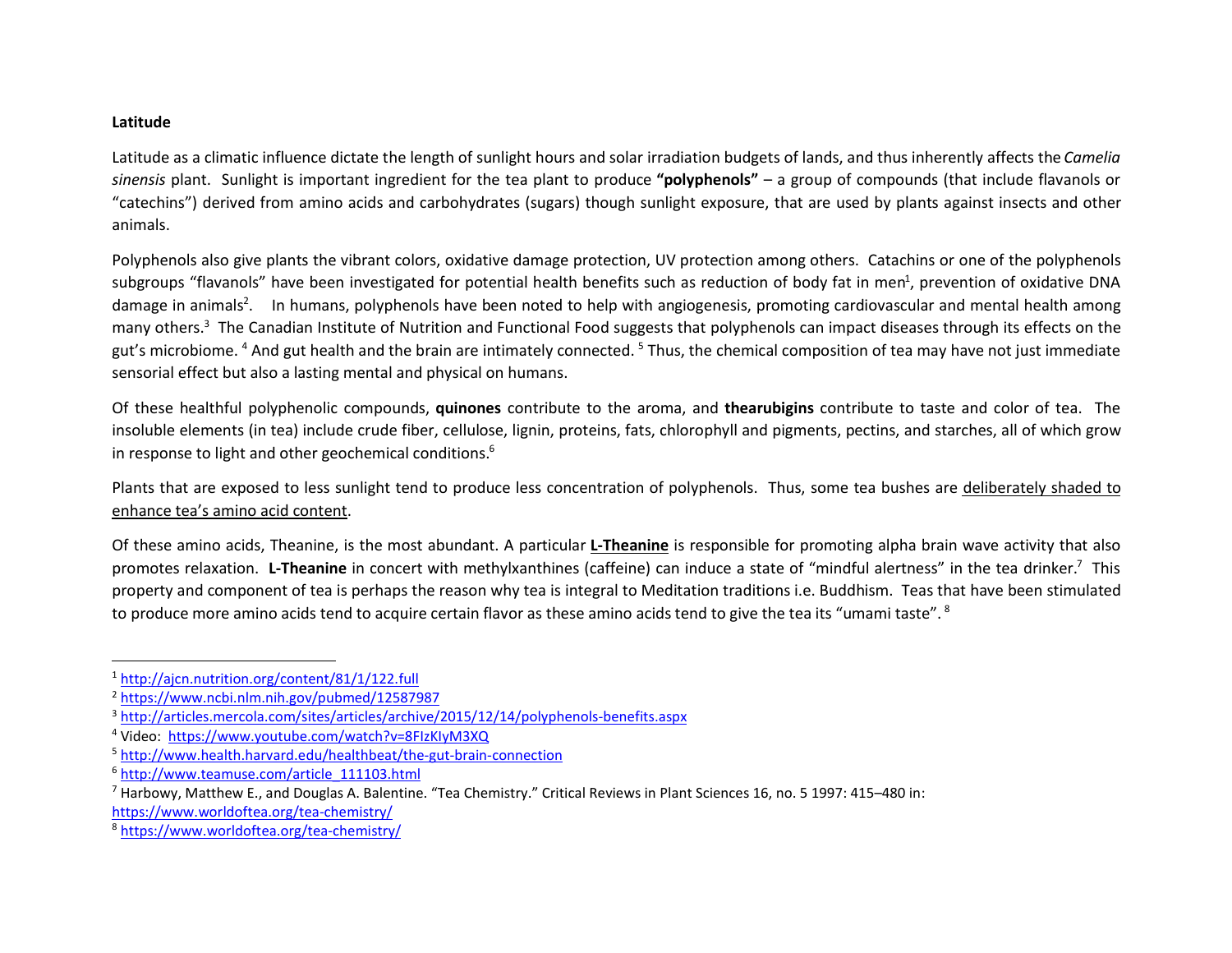#### Temperature and Precipitation

Camelia sinensis thrives in sub-tropical regions annual average temperature between 15-25°C. Basic requirement for precipitation is 1000-2000 mm per year. Tea buds grow quickly when daily average temperature falls between 15-20°C and leaves picked at this time is said to be of "best quality".

"Most researchers indicated that higher (above 35-40°C) or lower (bellow 5-10°C) temperature repress shoots growth. Optimum temperatures for growth are different depends on the cultivars. Early cultivars like 'Inzatsu-131' or 'Makinohara-wase' grow very well above 20°C but late cultivars such as 'Yamatomidori' or 'Benihomare' grow slow at 20°C (Naka-yama et al. 1962). " -- Omae, 2007, Japanese Journal of Plant Science<sup>9</sup>

In tropical growing conditions, (i.e. in south China), tea growth is year round with variations controlled by amount of rainfall.<sup>10</sup>

"There are many studies that indicated that vapor pressure deficit in the day time is one of the important factors depressing shoot extension (Carr 1972). The effect of rain-fall on buds growth was also reported by several researchers (Kuranuki 1987; Kume et al.1994) using Japanese cvs. 'Yabukita' or 'Sayamakaori'. Both of them agreed that rainfall hasten the flushing time of both apical and lateral buds in first crop although period and effect of rainfall are different depends on the authors. A lower minimum humidity, thus, seems to negatively impact to tea growth in the model." -- Omae, 2007, Japanese Journal of Plant Science

### Timing Tea Harvests

Carbohydrates are storages of energy that the plants produced during the photosynthesis process. These compounds help enzymatic reactions in the leaves during the oxidation process. <sup>11</sup> In plants, these reserves are affected by rainfall and frequency of cutting or pruning. In a study of tree physiology and agro-forestry in Nigeria, the frequently coppiced trees Gliricidia sepium (Jacq.) Walp. and Leucaena leucocephala (Lam.) De Wit was observed to have:

"… starch was severely reduced in the stumps. In contrast, soluble sugar concentrations in roots and stems of both species were consistently maintained at or above the levels in uncut control trees, suggesting that sugar levels were maintained through the hydrolysis of starch reserves.

<sup>9</sup> http://www.globalsciencebooks.info/Online/GSBOnline/images/0712/JJPS\_1(2)/JJPS\_1(2)95-102o.pdf

<sup>10</sup> http://www.viconyteas.com/directory/tea-encyclopedia/camellia-sinensis.html

<sup>11</sup> https://www.worldoftea.org/tea-chemistry/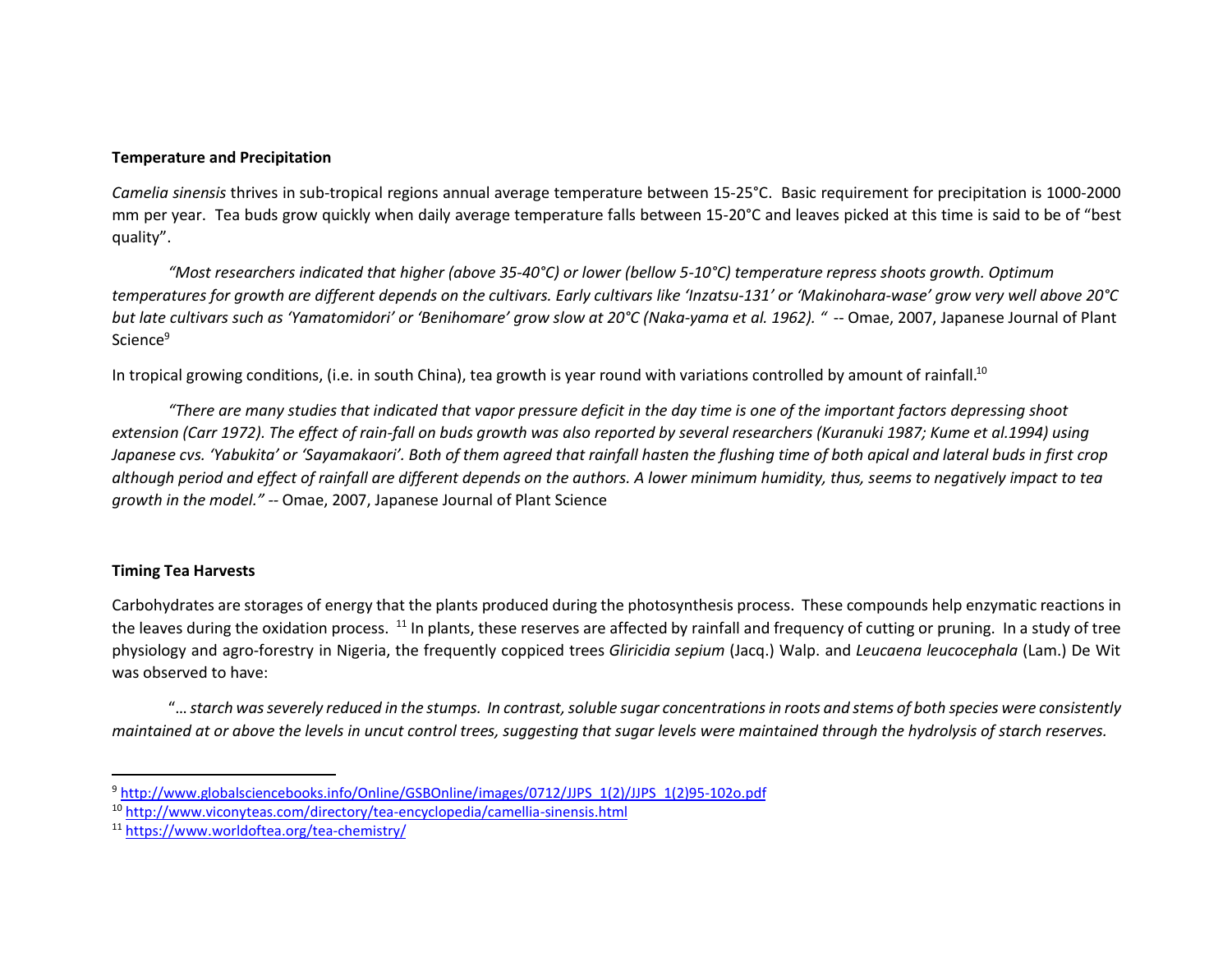Trees that were cut and then allowed to grow undisturbed during the wet season, replenishment of stem starch began within three months after cutting. Shoot regrowth after cutting decreased starch levels first in stems and, only after additional cuts, in roots. Dry-season cuts had little effect on reserve carbohydrates in G. sepium but quickly reduced stem starch in L. leucocephala. Frequent cutting decreased dry matter production, and this decrease was correlated with reduced levels of reserve carbohydrates." --- Latt, 2005, Agroforestry Systems (Journal) <sup>12</sup>

 A study on fruit bearing citrus trees by Eissenstat and Duncan (1992) provides insight on effects of pruning (canopy reduction) in roots of plants. In their study on subtropical sweet orange evergreens, the stored carbohydrates in roots of plants did not immediately decrease following pruning. This suggests that other compounds produced on leaves of plants can trigger the decrease in root growth of pruned plant or tree.

The effect of flushing tea leaves and buds on the tea plants' physiology, similar to other plant or shrub species, is also likely to affect the carbohydrates stored in leaves, stems, and roots. And these effects can translate into particular flavors, aromas, and nutritional profile of tea drink.

#### Soil composition

 $\overline{a}$ 

The soil itself is a product of geologic settings and climatic conditions and their interactions. The tea plant soil pH is recommended to be 5-6, slightly acidic. From the soil, tea plants accumulate minerals that potentially contribute to flavors and aroma. Flouride, one of the important minerals for human health, was found to be taken up by Camelia sinensis plant (measured on leaf) in pH 5.5 – a more alkaline range of tea plant soil that was achieved by adding lime.  $^{13}$ 

The interaction of climate and geology results in unique soil chemical processes. Soils that receive considerable amounts of rainfall tend to be leached of nutrients and minerals on the upper layers. The roots of tea plant can grow vertically as deep as 2-3 meters. And minerals and elements such as Flourine, Manganese, Arsenic, Nickel, Selenium, Iodine, Aluminum and Potassium vary in concentrations in different soils available to tea plants. The combinations and concentrations of these minerals that gets adsorbed by the tea plants, all contribute to the flavor and character of the tea.

<sup>12</sup> http://link.springer.com/article/10.1023/A:1006427221557

<sup>13</sup> https://www.ncbi.nlm.nih.gov/pmc/articles/PMC4242264/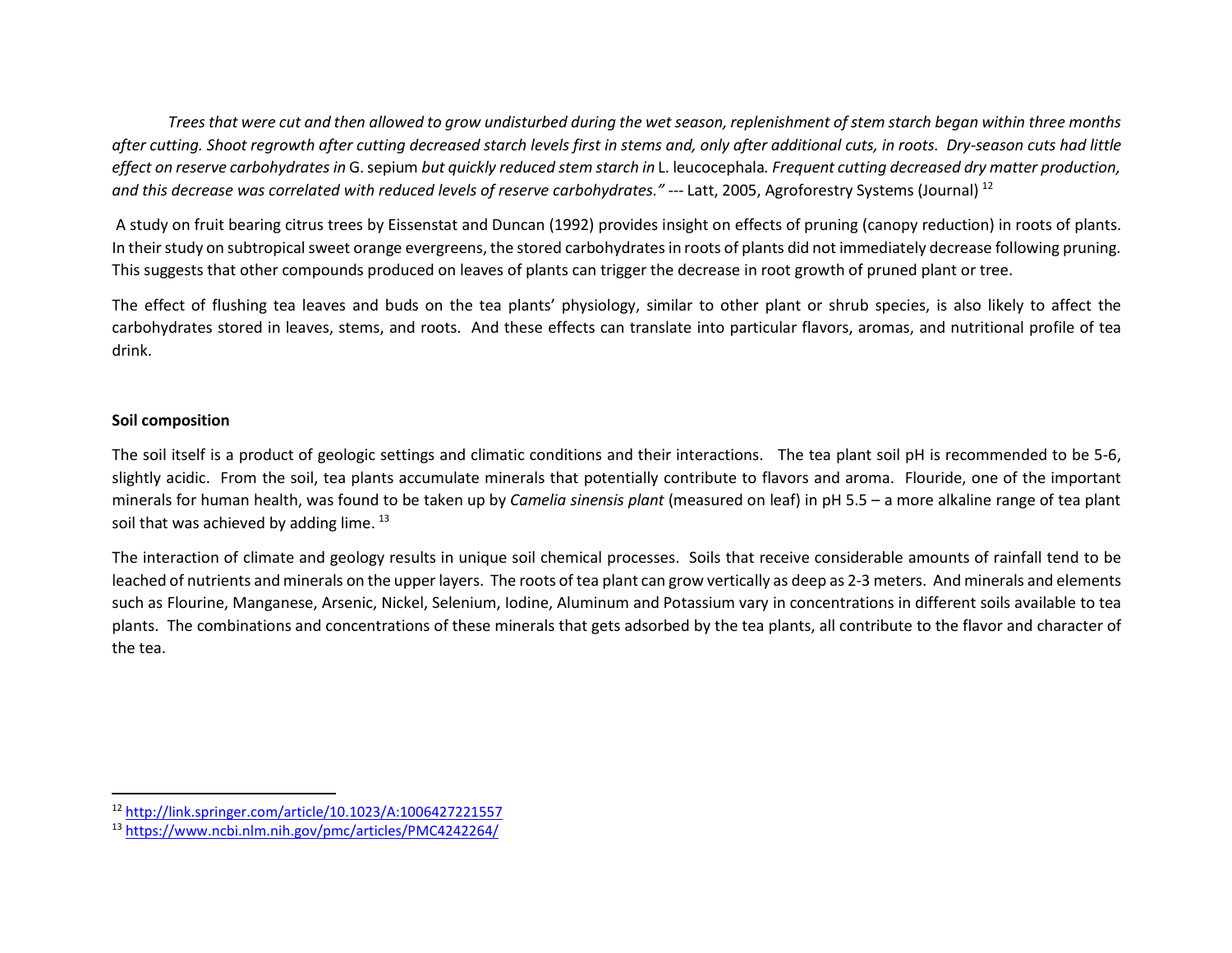#### Altitude and Humidity

Altitude and humidity are elements of place that dictate atmospheric pressures and chemistry, humidity, temperatures, solar irradiation, ecology among others, all of which can influence the character of tea plants and their leaves. For example, the mist that is formed in the mountain slopes provide conditions that tend to "stunt growth [limited sunlight exposure and possibly catabatic winds] of tea that are excellent for the development of aromas". Gascoyne etal (2014)<sup>14</sup> also wrote that the limiting effect of mist to tea plants' sun exposure tend to slow down the tea plants' growth. This decelerated growth allows for the concentration of aromatic oils in the next new shoots of tea plant growth cycle.

Gao Shan Cha trees are grown at 1000 meters above sea level in Taiwan. Similar to Sri Lanka, Taiwan distinguishes high-altitude teas from lowaltitude teas. The foggy climate on the mountain slopes filters the sun's rays in the morning and at night. The resulting plant has darker green shoots with more amino acids and nitrogen compounds. And because the leaves are moistened by the fog, they also remain tender and supple. Gascoyne et al (2014)

#### Changing Climate and Tea

A changing climate can trigger a series of biological responses from plants. In a unique greenhouse experiment simulating increased water availability and pest pressure (climate change) impacts on tea plant growth, Ahmed etal (2013)<sup>15</sup> has found that:

1) "Higher water availability significantly increased total methylxanthine concentrations of tea leaves"

2) Reaction to pest pressure and increased water in a controlled experiment demonstrated increased growth in tea plant leaves.

3) Increased water availability significantly lowered concentrations of epicatechin 3-gallate

4) Increased water availability significantly higher total phenolic concentrations

In an investigation by Cheruiyot etal (2008)<sup>16</sup> a significant correlation between catechin production in tea plants and soil water content and soil water stress index.

"Compared to the spring drought, tea growth during the monsoon period was up to 50% higher. Concurrently, concentrations of catechin and methylxanthine secondary metabolites, major compounds that determine tea functional quality, were up to 50% lower during the monsoon

<sup>&</sup>lt;sup>14</sup> Gascoyne, K., F. Marchand, J. Desharnais, H. Americi (2014) Tea History, Terroir, Varieties, 2<sup>nd</sup> Ed. Buffalo, N.Y.

<sup>15</sup> https://www.ncbi.nlm.nih.gov/pmc/articles/PMC3922301/

<sup>16</sup> https://www.ncbi.nlm.nih.gov/pubmed/18460799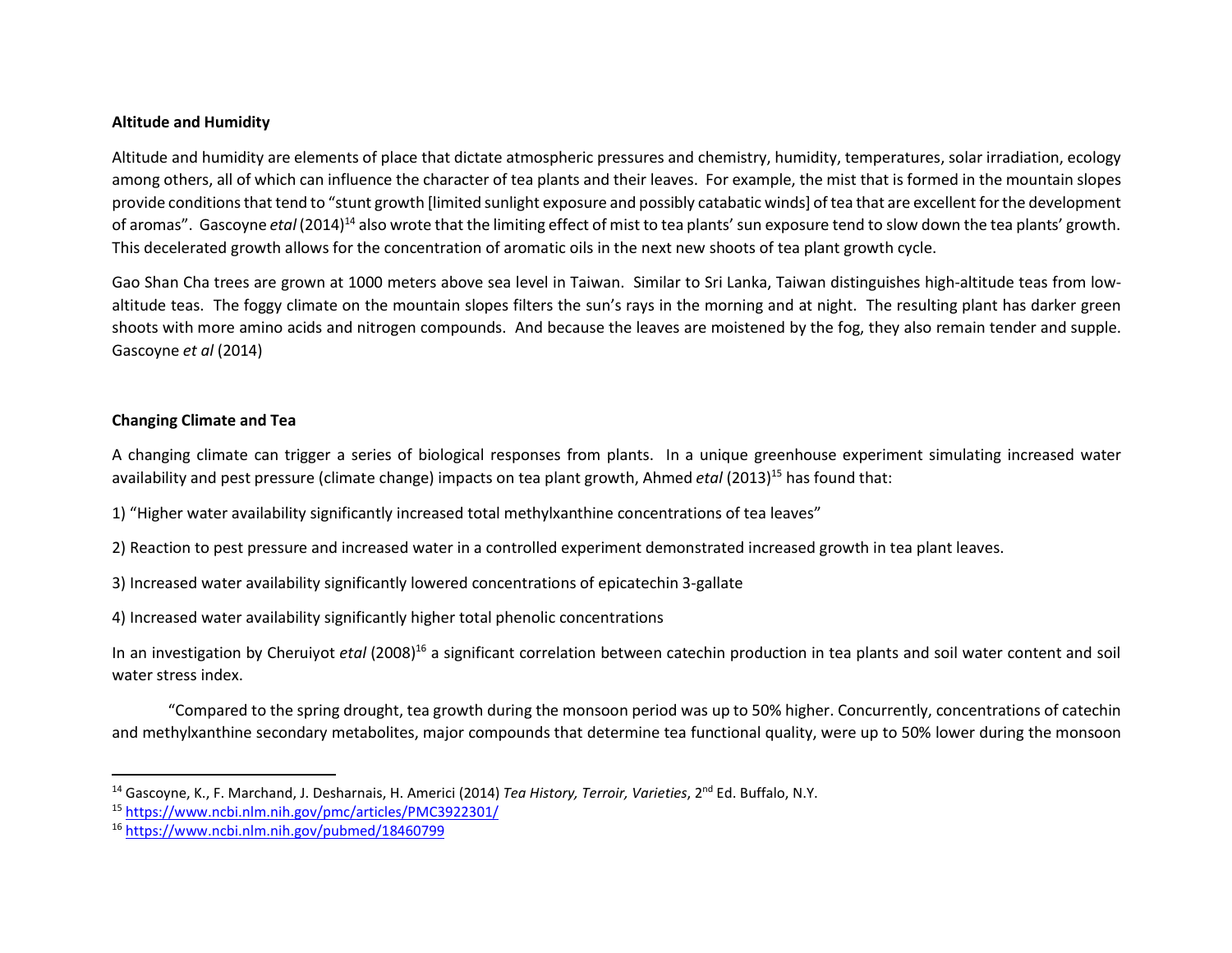while total phenolic concentrations and antioxidant activity increased. The inverse relationship between tea growth and concentrations of individual secondary metabolites suggests a dilution effect of precipitation on tea quality. The decrease in concentrations of tea secondary metabolites was accompanied by reduced farmer preference on the basis of sensory characteristics as well as a decline of up to 50% in household income from tea sales. "<sup>17</sup> – Ahmed etal (2014) PLoS One

These studies invite more research on possible effects of abiotic and biotic variables and their interactions on tea plants and tea estate ecology in a changing climate. These are reminders that the "Terroir" is a dynamic state and concept.

#### Expanding "Terroir": Tea and "Places"

Tea, similar to many (if not all) other commodities is a weave of places, from its source place, its distribution network, to the place of retail, and to the place of consumption. Each of these places contain characters, perceptions, and memories that are influenced and created by humans and their culture and that in turn, influence our very sense and experience of tea.

One of the primary and defining characteristic of any tea is its smell and aroma. This chemical repertoire is influenced by the chemical smelllandscape of places that it gets exposed to. Similarly, as the chemical melange of aromatic molecules in a tea is released to the environment, it interacts again with other volatile chemicals in the air. Thus, technically, tea experience is unique each time.

When we consume tea, these mixtures of aromatic molecules provide "sensory input that goes directly into our limbic system and the cerebrum, without getting processed by the hypothalamus."<sup>18</sup> There are two (2) ways to perceive with our olfactory senses: 1) "smell" through direct olfaction, and 2) "aroma" through retro-nasal olfaction i.e. when the liquid is in our mouth Gascoyne et al (2014)

Each individual may receive and process these molecules differently. However, aroma can register some signatures in our brains and thoughts. And our personal and cultural conceptions also influence the meanings we might attach to these signatures e.g. the Frangipani flower scent is reminiscent of funerals in the Philippines, while in India or Hawaii, this sharp and lingering flower scent punctuates happy celebrations …

 $\overline{a}$ 

<sup>17</sup> https://www.ncbi.nlm.nih.gov/pubmed/25286362

<sup>18</sup> Hoover, K. http://www.utpjournals.press/doi/abs/10.3138/carto.44.4.237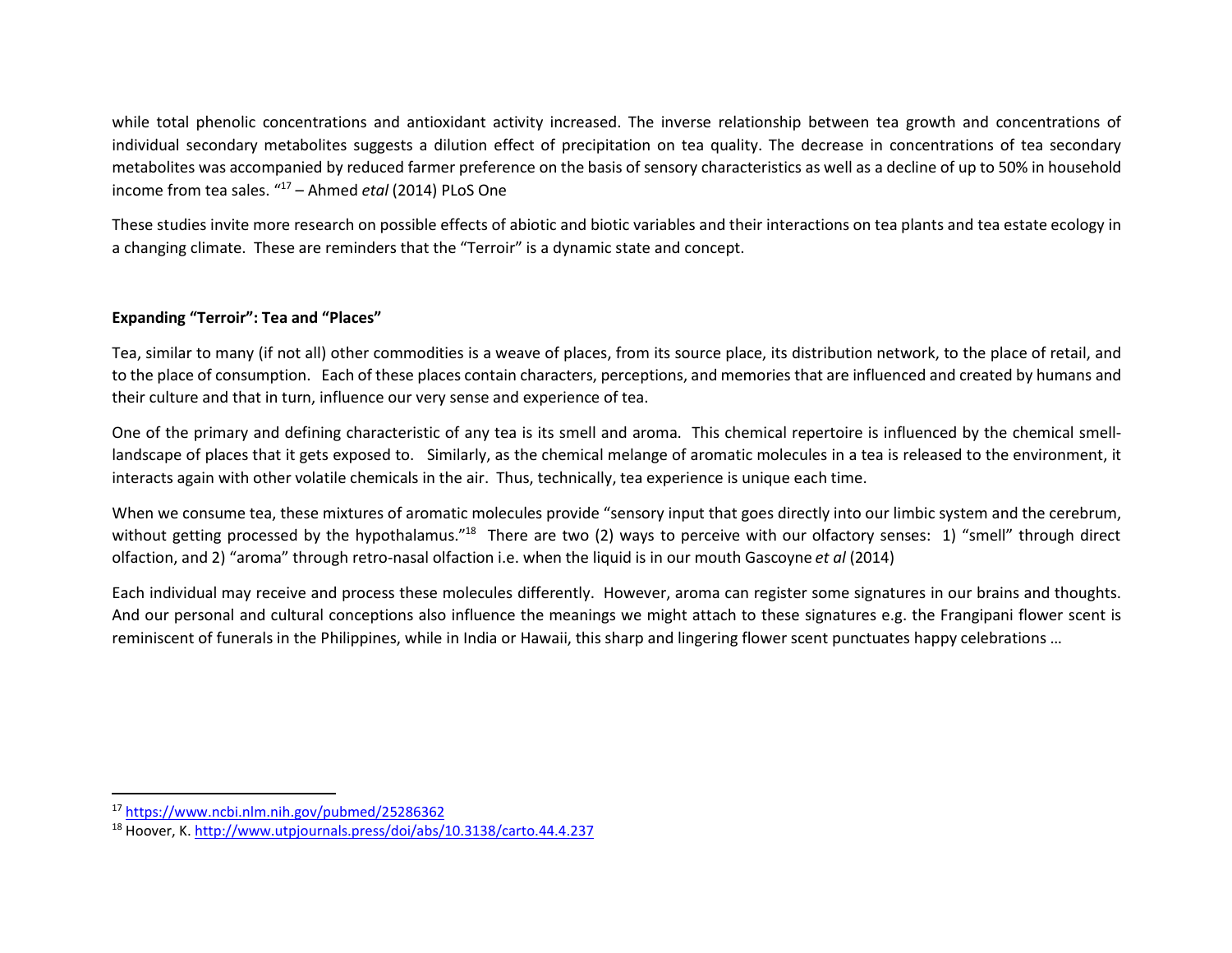#### Tea Growing and Processing

Various tea processing traditions and techniques have been developed in different places to create tea specific characteristics and blends of teas.

While most of the picking has been tasked to women, industrial picking technology is also being used. The mix of cuttings, and the manner of cutting the leaves and buds will have an impact on the overall profile of the tea harvest.

Girdling of Huang Zhi Xiang Oolong tea has been demonstrated to increase catechin levels:

"The study demonstrated that girdling treatment increased significantly the levels of (-)-epicatechin, (-)-epigallocatechin, (-) epigallocatechin gallate, (-)-epicatechin gallate, total catechins, simple catechin, and catechin gallate present in fresh leaf of tea trees." -- Chen et al (2009), Plant Foods Human Nutrition

The timing of harvest affects the chemical profile of the tea leaves. More aged leaf extracts of Yerba-Mate (Ilex paraguariensis A. St. Hil., Aquifoliaceae) have been found to contain more methylxanthine and phenolic acids that also correlated to higher antioxidant activity.<sup>19</sup>

Catechin levels also varied according to the age and the oxidation level of tea leaves. In a study on commercial tea samples, Lin et al (2003) has found that "total catechins in tea varied: green tea (old leaves) > green tea (young leaves) > oolong tea > black and pu erh teas".<sup>20</sup>

Volatiles are substances in tea leaves are largely responsible for the tea's flavor and aroma, many of which are derived NOT from leaves themselves, but from substances during the processing of tea. Thus, the term "aroma complex" reflects the variety of combinations of volatile compounds that gives a certain tea, identity.<sup>21</sup> These combinations of volatile compounds may be from various sources that have interacted with the tea leaves during different phases of its lifecycle, e.g. from storage to consumption.

The characteristics of different additives to teas such as milk, sugar, lemon etc, are also influenced by their cultural and physical environment. The species of the cow have been associated with certain odours i.e. volatile compounds. Among the people of Dassanetch in Ethiopia, the odour signature of the cows can influence and categorise even the odours of the herders. Conditions and traditions of raising milking cattle, citrus fruits etc, in various places and locales exert influence in overall tea taste and experiences.

<sup>19</sup> Blum-Silva et al (2016 ) http://www.sciencedirect.com/science/article/pii/S0102695X15000332

<sup>20</sup> http://www.pubpdf.com/pub/12643643/Factors-affecting-the-levels-of-tea-polyphenols-and-caffeine-in-tea-leaves

<sup>21</sup> https://www.worldoftea.org/tea-chemistry/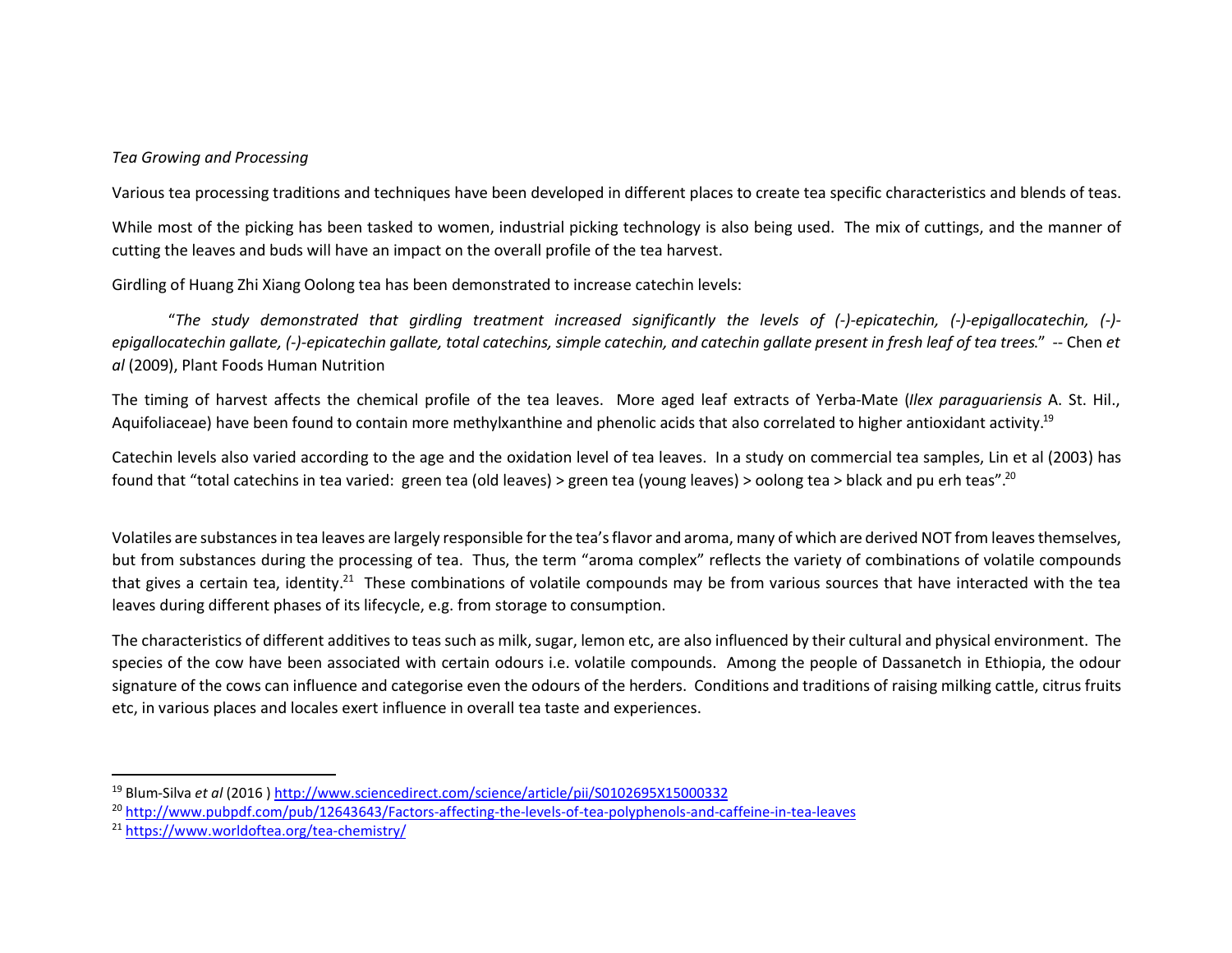#### Tea drinking Rituals and Habits of Places

Tea experience are enriched by various cultural traditions and rituals in different places. Additives and external elements of music, meanings, symbols, similar to the bio-geo-chemical effects of terroir, can influence the "taste" and "aroma" of tea.

In a study investigating effects of two (2) tea cultural brewing methods (Western tea bags vs Asian loose tea) the methylxanthine content in Western tea bag brews have been found to be twice as much as in Asian loose tea leaves brew.  $^{22}$ 

Lemon juice is typically added to tea i.e. British tea traditions. Adding lemon juice inhibits the binding of the tea's polyphenols to iron and calcium. Thus, adding lemon juice to tea makes the polyphenols in tea available for bio-absorption. However, the acids from the lemon juice may interact with tea cup material i.e. Styrofoam cups and can impact sensory experience of the tea. Milk is also a popular additive to tea consumed in various places, e.g. "London Fog". If added in certain large quantities, the milk will interact with about 30% of un-oxidized polyphenols that could cause irritation in the stomach. Adding milk to tea, as in practiced in many countries and traditions, may impact gut health that will vary with drinker health conditions.<sup>23</sup>

#### Case 1: Almond Milk in Chai

In 2013, I was tested for various food sensitivities. I have been found to produce (delayed) allergic reactions to dairy products. Although my responses to lactose in food are not severe, I notice heightened mucus production in my nasal-pharynx-larynx tract when I ingest dairy products. The mucus that can linger for days, affects my senses of smell and taste; and sometimes when mucus built up extends to my ears, my hearing is slightly affected. I have been advised to consume less, if not avoid, dairy products all together. Thus, my Chai recipes have been substituted by almond milk. I steep the black tea (orange pekoe) and let it cool for a bit. I add the almond milk which I warm separately. The Masala spice is added last and is not cooked.

With increasing number of people being diagnosed with certain food allergies and sensitivities to dairy, cultures of preparing teas might have to adapt e.g. finding milk substitutes. Also, as people age and change capacities to process lactose, tea drinking habits might have to change among different demographic cohorts.

 $\overline{a}$ 

<sup>&</sup>lt;sup>22</sup> Hicks et al. (1996) http://www.sciencedirect.com/science/article/pii/0963996996000385

<sup>23</sup> http://www.teamuse.com/article\_111103.html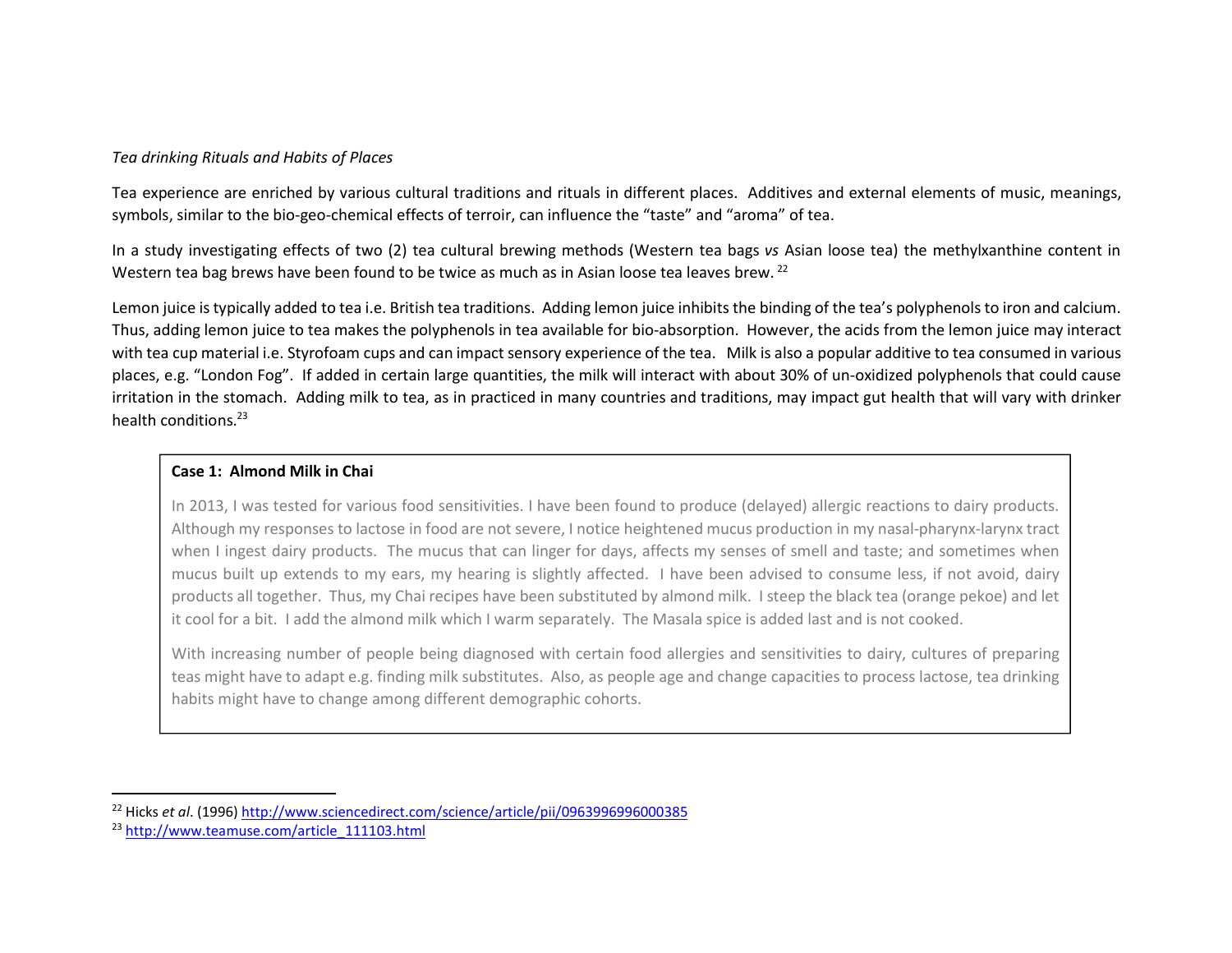## Summary of Published Characteristics and Cases of Terroirs:

| Country | Region                         | <b>Notable features</b>                                                                             | Land morphology and<br><b>Climate</b>                                                                                                      | <b>Tea Characteristics</b>                                                                                                                                                                                                                                                                                                                                                                    |
|---------|--------------------------------|-----------------------------------------------------------------------------------------------------|--------------------------------------------------------------------------------------------------------------------------------------------|-----------------------------------------------------------------------------------------------------------------------------------------------------------------------------------------------------------------------------------------------------------------------------------------------------------------------------------------------------------------------------------------------|
| China   | Yunnan                         | Red<br>abundant<br>soil,<br>organics,                                                               | Tropical sea level to<br>2000m ASL,                                                                                                        | Ancient tea plants                                                                                                                                                                                                                                                                                                                                                                            |
|         | Fujiuan                        | Mountainous Wuyi region<br>famed for Wulong                                                         | Subtropical                                                                                                                                | Known for white teas                                                                                                                                                                                                                                                                                                                                                                          |
|         | Zhejian                        | Long lineage of vintage and<br>traditional<br>processing<br>methods.                                | Coastal province with<br>climate<br>tropical<br>and<br>alluvial soils                                                                      | Gunpowder Brand - coastal plains grown tea; exported<br>industrial tea<br>Mountainous region for "best teas".                                                                                                                                                                                                                                                                                 |
|         | Anhui                          | Best teas produced at<br>altitudes: 300-800m ASL.<br>High iron content in soils.                    | Shan<br>(Yellow<br>Huang<br>Mountains). Temperate<br>climate with red soil and<br>high humus production.                                   | Mao Feng – fame as one of the best green teas<br>Keemum - fruity tea, "China tea sweetness"<br>Tunxi - yellowish green tea with strong after taste<br>Taiping Hou Kui - long leaves, one of top 10 teas in World<br>Expositions<br>Huoqing Tea - higher quality Gunpowder tea, tightly rolled<br>Jing Ting - Snow Green Tea<br>Chrysanthemum - Tisane used in traditional Chinese<br>Medicine |
|         | North<br>Yangzi<br>Jiang River | Distinct 4 season climate,<br>Colder tea growing region                                             | Colder average ground<br>temperatures of 12C.<br>Yellowish to brown soils,<br>resembling<br>desert<br>terrains                             | Lu An Gua Pian - "Lu An Melon Seed tea" yellow flowers<br>with hints of iodine. Known for vegetal character with<br>avocado flavors<br>Xin Yang Mao Jian - hairy tips, harvested best before April<br>before the "Grain rain" season                                                                                                                                                          |
| Vietnam | Thai<br>Nguyen                 | Densely planted tea estates<br>surrounded by rice and corn<br>plantations at 300-500m<br><b>ASL</b> | Geology is volcanic and<br>sedimentary,<br>with<br>ancient alluvial<br>soils.<br>Rainfall is at 2000mm<br>and temperature ranges<br>13-29C | Local tea tree is called Trung Du La Nho. 60% production is<br>black and 35% is green tea; and 5% jasmine, lotus and<br>wulong teas                                                                                                                                                                                                                                                           |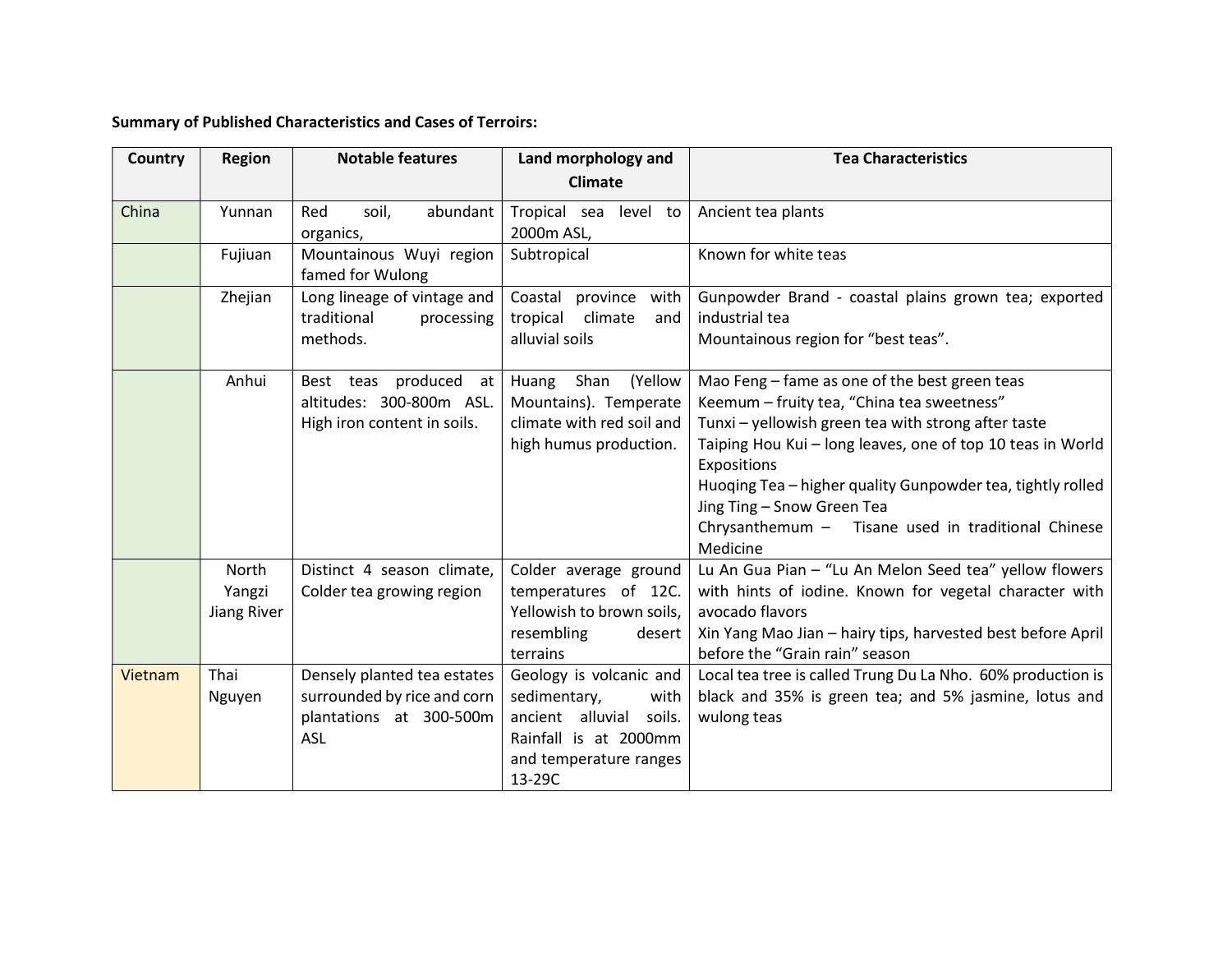| Taiwan | Nantou             | Sun Moon Lake teas and                           | Inland ponds and lakes.   | Mountains are covered with tea plantation, popular tourist   |
|--------|--------------------|--------------------------------------------------|---------------------------|--------------------------------------------------------------|
|        |                    | plentiful harvest in this                        | Average temperatures      | destination, and creates notable highland teas. Mt Shan Li   |
|        |                    | interior mountains e.g. Mt                       | 20-23C, and rainfall from | tea gardens are named after Chinese astrological signs.      |
|        |                    | Dong Ding and Shan Li Xii.                       | 1750-2800mm.              |                                                              |
|        | Taipei             | Pinglin<br>and<br>Mucha                          | Abundant rainfall (2000   | Firing techniques in Mucha region gives the tea a "roasted"  |
|        |                    | mountains are noted for                          | mm) with temperatures     | flavor.                                                      |
|        |                    | wulong and "roasted" teas                        | higher than 13C.          | Pinglin style of Wulong is twisted leaves.                   |
|        | Chia Yi            | Ali Shan and Yu Shan                             | Mountainous<br>terrain,   | Gao Shan Cha - high altitude tea, colder and slower          |
|        |                    | Mountain - famous high                           | with dense evergreen      | growing conditions results in increased concentrations of    |
|        |                    | altitude tea (700-1700m                          | Rainfall<br>vegetation.   | aromatic oils.                                               |
|        |                    | ASL)                                             | from monsoons and         |                                                              |
|        |                    |                                                  | typhoons.                 |                                                              |
|        | Hualien            | Organic cultivation, mostly                      | hit<br>East Coast<br>by   | Various tea production from green, to wulong, to black,      |
|        |                    | at low elevations                                | typhoons and ocean        | and to floral teas                                           |
|        |                    |                                                  | storm surges.             |                                                              |
|        | Taichung           | Recent growing of tea but                        | Li Shan Mountain or       | Late harvested teas. Highest tea gardens in the world at     |
|        |                    | has older tradition of fruit                     | Pear mountain<br>(600-    | 2,600m ASL                                                   |
|        |                    | tree growing.                                    | 2650m ASL)                |                                                              |
| Japan  | Shizuoka           | of<br>tea<br>history<br>Long                     | Pacific coast, relatively | Assortment of complex green teas that grew up in variable,   |
|        |                    | production. Accounts for                         | harsh climate.            | sometimes tough weather conditions. Yabukita $-$ is a        |
|        |                    | more than 50% of national                        |                           | hybrid variety known for the intensity of its flavors. It is |
|        |                    | tea production.                                  |                           | planted in 90% of Shizuoka.                                  |
|        | Kyoto              | Accounts for 3% of Japan's                       | subtropical<br>Damp,      | Uji region is famous for Matcha and Gyokuro teas.            |
|        |                    | tea production.<br>Ancient                       | climate with very humid   |                                                              |
|        |                    | temples and shrines with                         | summers.                  |                                                              |
|        |                    | teas being integral to their                     |                           |                                                              |
|        |                    | histories.                                       |                           |                                                              |
|        | Kagoshima          | for<br>20%<br>Accounts<br>of                     | Subtropical<br>climate,   | Produces a wide variety of teas: Sencha, Bancha,             |
|        |                    | domestic tea production.                         | south of main island,     | Kabusecha and Gyokuro                                        |
|        |                    |                                                  | Honshu.                   |                                                              |
|        | Nara<br>and<br>Mie | Renowned tea region of<br>Yamato Plateau at 200- | Higher altitudes of tea   | Nara is also famous for crafted tools and materials for the  |
|        |                    |                                                  | gardens in Nara produce   | tea ceremony Chanoyu.                                        |
|        |                    | 500m ASL                                         | Sencha, Bancha,<br>and    |                                                              |
|        |                    |                                                  | Kabusecha.<br>Mie has     |                                                              |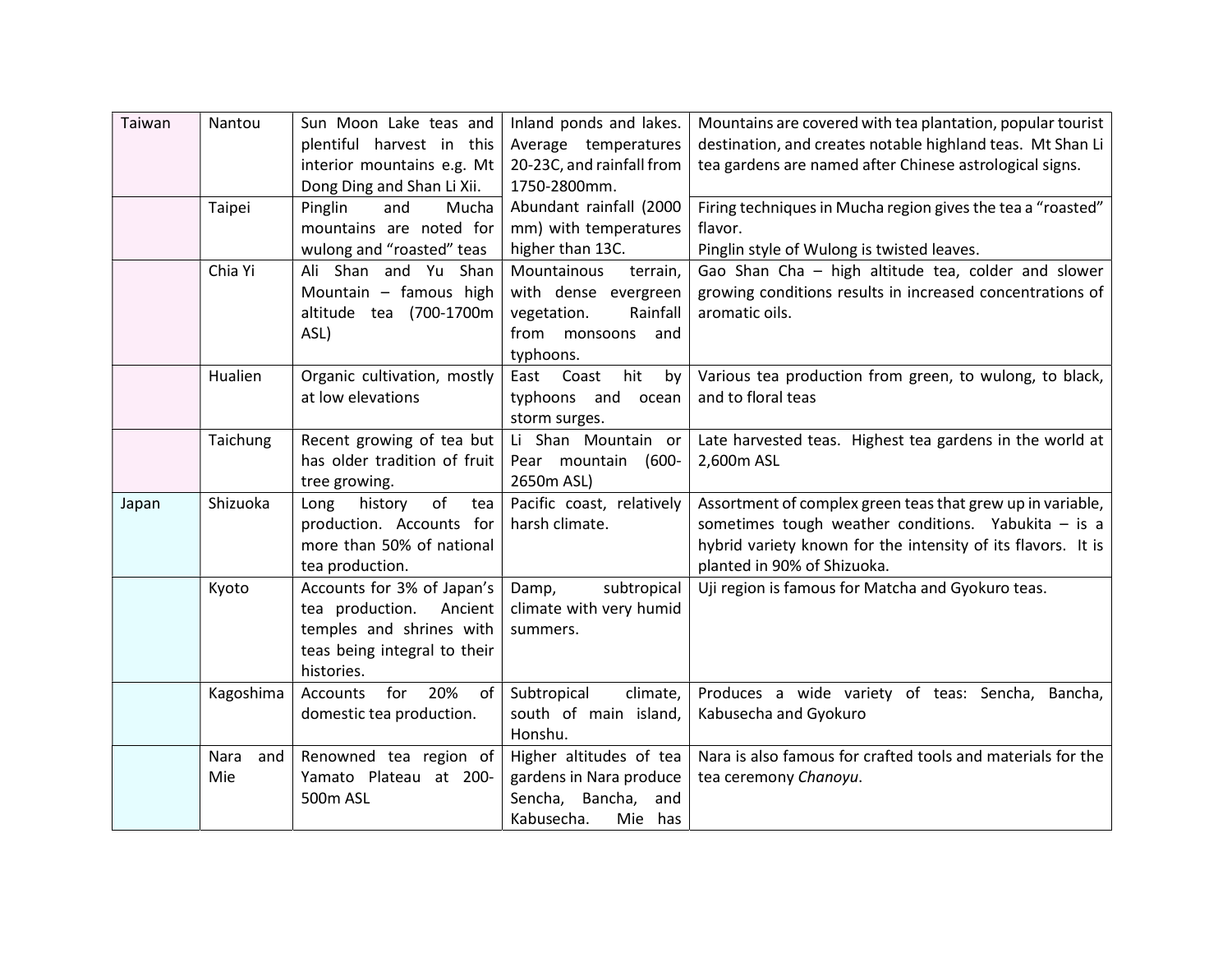|              |                                                |                                                                                                                                         | altitude<br>lower<br>and<br>produce<br>mostly<br>Kabusecha and Sencha                                                                                  |                                                                                                                                   |
|--------------|------------------------------------------------|-----------------------------------------------------------------------------------------------------------------------------------------|--------------------------------------------------------------------------------------------------------------------------------------------------------|-----------------------------------------------------------------------------------------------------------------------------------|
| India        | Darjeeling                                     | Himalayan<br>mountainside<br>steep sloped tea gardens,<br>can be exposed to some<br>frost. "Champagne of black<br>teas"                 | Acidic soils 5.5<br>pH,<br>temperature range: 8-<br>25C. Fairly continental<br>climate with constant<br>fog during monsoon.                            | Delicate tea from complex environment where new shoots<br>could be developed with help of mountain breezes.                       |
|              | Assam                                          | "British taste" to be added<br>milk into i.e. base of Chai                                                                              | Tropical region,<br>low<br>altitude, surrounded by<br>tropical rainforest, and<br>the Brahmaputra River.                                               | Rich aroma and full bodied, destined for milk and chais.                                                                          |
|              | Nilgiri                                        | Hilly terrain with tropical<br>climate. Best picks are in<br>winter/<br>January-<br>the<br>February. Tea mostly for<br>domestic market. | Plateau setting on the<br><b>Western Ghats (Blue</b><br>Mountains) with<br>mineral-rich soils.                                                         | Structured, spicy, and fruity teas. C.s. var Assamica                                                                             |
|              | Sikkim                                         | Darjeeling variety of tea<br>plants.                                                                                                    | North of Darjeeling,<br>Nepal<br>between<br>and<br>Continental<br>Bhutan.<br>geology and climate.                                                      | Temi gardens were planted with species from Darjeeling.<br>"Explosive" aromas                                                     |
| Sri Lanka    | <b>Nuwara</b><br>Eliya,<br>Dimbula,<br>and Uva | "Ceylon Tea" appellation an<br>the Lipton Tea industry                                                                                  | Growing area ranges: 0-<br>600m ASL; 600-1200m<br>ASL; 1200-2000m ASL<br>Hot and humid climate,<br>from<br>harvest<br>best<br>January to end of March. | Uva region on the eastern slopes of central mountains is<br>affected by different climate patterns, best harvest is in<br>August. |
| <b>Nepal</b> | Terai<br>Plains                                | Black teas mostly for the<br>domestic market                                                                                            | < 300m ASL Landscape is<br>of<br>composed<br>tea<br>plantations<br>and Betel<br>nut farms.                                                             | Black teas are affected by foggy monsoons                                                                                         |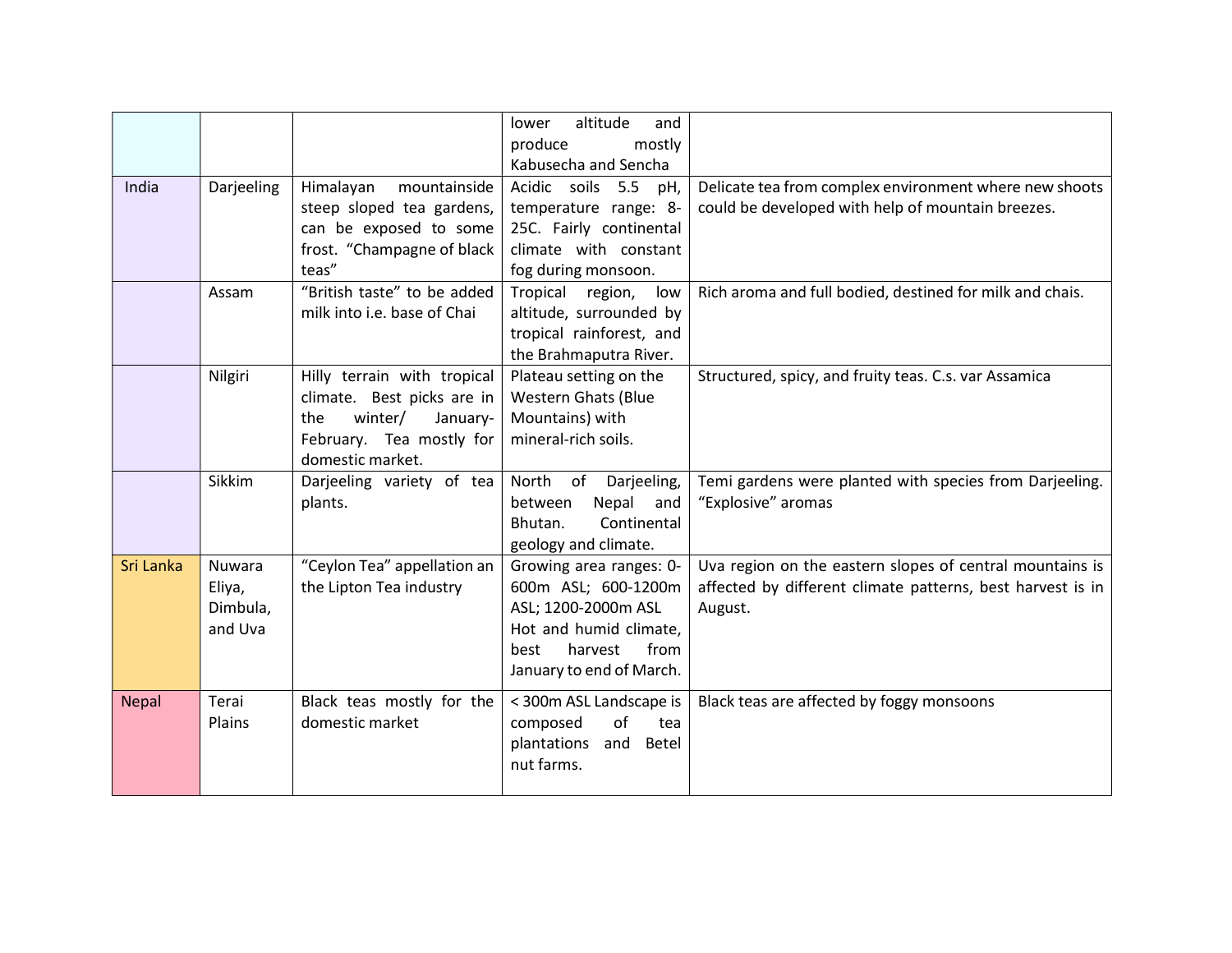|               | Ilam,           | Mountainous region teas          | 300-2500m<br>ASL,         | Black teas that are fruity, woody, and flowery. Some        |
|---------------|-----------------|----------------------------------|---------------------------|-------------------------------------------------------------|
|               | Panchthar,      | with similar character as        | Subtropical forests.      | cultivars were from China.                                  |
|               | Taplejung       | Darjeeling                       |                           |                                                             |
|               | and             |                                  |                           |                                                             |
|               | <b>Dhankuta</b> |                                  |                           |                                                             |
| Kenya         | Milima,         | Third largest grower of tea      | 1500-2000m<br><b>ASL</b>  | Mostly black teas; processed using orthodox or CTC          |
|               | Marinyn,        | in the world.<br><b>Supplies</b> | gardens                   | method. Teas are known to be malty and robust.              |
|               | Kangaita        | about 50% of breakfast tea       |                           |                                                             |
|               |                 | in the UK                        |                           |                                                             |
| Malawi        | Thyolo          | After cotton, tea is the         | Subtropical<br>climate,   | Varietal is mostly Assamica from India, mostly used for tea |
|               | and             | primary commercial crop.         | distinct wet and dry      | blends; although small family estates also produce          |
|               | Malanje         |                                  | seasons                   | orthodox whites, greens and oolongs.                        |
| South         | Cedarberg       | Rooibos only grown in            | Mediterranean climate     | Algeria - mostly produces wild teas to be processed         |
| <b>Africa</b> | region and      | South Africa                     | on west coast of South    | elsewhere                                                   |
|               | subareas        |                                  | Africa,<br>low to<br>high | Citrusdal - mild temperatures in the summer transforms      |
|               |                 | Honeybush tea a medicinal        | altitude gardens, with    | green rooibos and does not ferment quickly maintaining a    |
|               |                 | traditional beverage of the      | varied soils: sandy -     | fresh citrus flavor.                                        |
|               |                 | Khoi-San Bushmen, grows          | mineral rich              | Gifberg – extreme temperature ranges lead to full bodied    |
|               |                 | in the Fynbos biome on the       |                           | teas                                                        |
|               |                 | western coast of South           |                           | Nieuwoudtville - stressful temperature and altitude ranges  |
|               |                 | Africa.                          |                           | create sweet to robust rooibos teas                         |
|               |                 |                                  |                           | Clanwilliam subarea - hot and windless terroir produces     |
|               |                 |                                  |                           | drier tea                                                   |
|               |                 |                                  |                           | Honeybush - Cyclopia spp, deep yellow flowers with          |
|               |                 |                                  |                           | characteristic honey scent. Non astringent and with no      |
|               |                 |                                  |                           | caffeine. Contains pinitol which has apparent blood sugar   |
|               |                 |                                  |                           | lowering effect. Also contains flavanols which can help in  |
|               |                 |                                  |                           | menstrual symptoms and cough. Consumed popularly with       |
|               |                 |                                  |                           | milk and sugar.                                             |

Table compiled from various sources printed and online publications:

Gascoyne et al (2014) \* http://www.itmonline.org/arts/honeybush.htm \* http://www.capeandcape.com/magazine/en/rooibos-one-plant-manyterroirs/ \* https://www.paperandtea.com/journal/